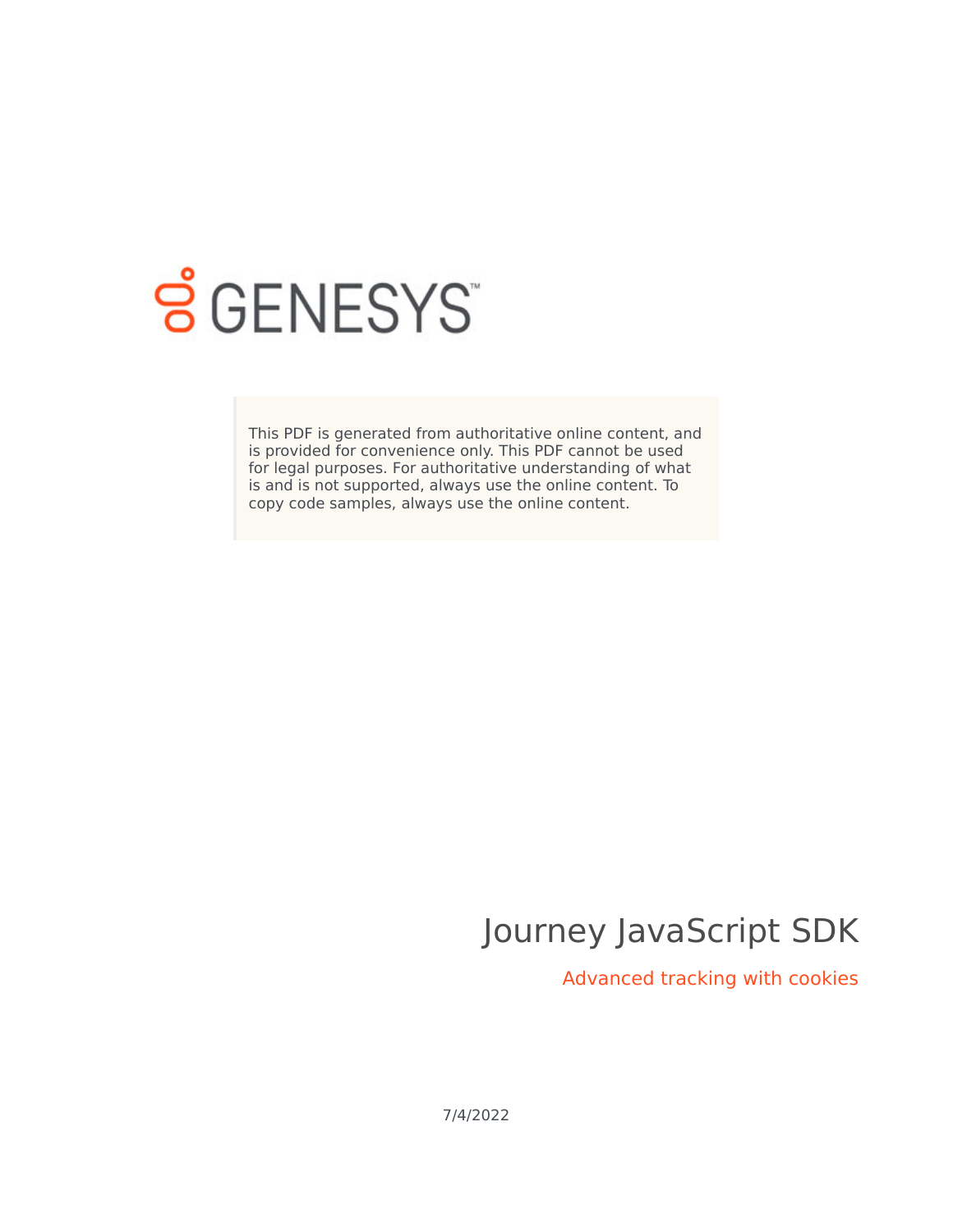## Contents

- 1 [About advanced tracking](#page-2-0)
- 2 [Cookie options](#page-2-1)
	- 2.1 [Example](#page-3-0)
- 3 [Track a domain and its subdomains](#page-3-1)
	- 3.1 [Tracking subdomains in 2 different accounts](#page-3-2)
- 4 [Track multiple domains](#page-3-3)
- 5 [Asymmetric site linking](#page-4-0)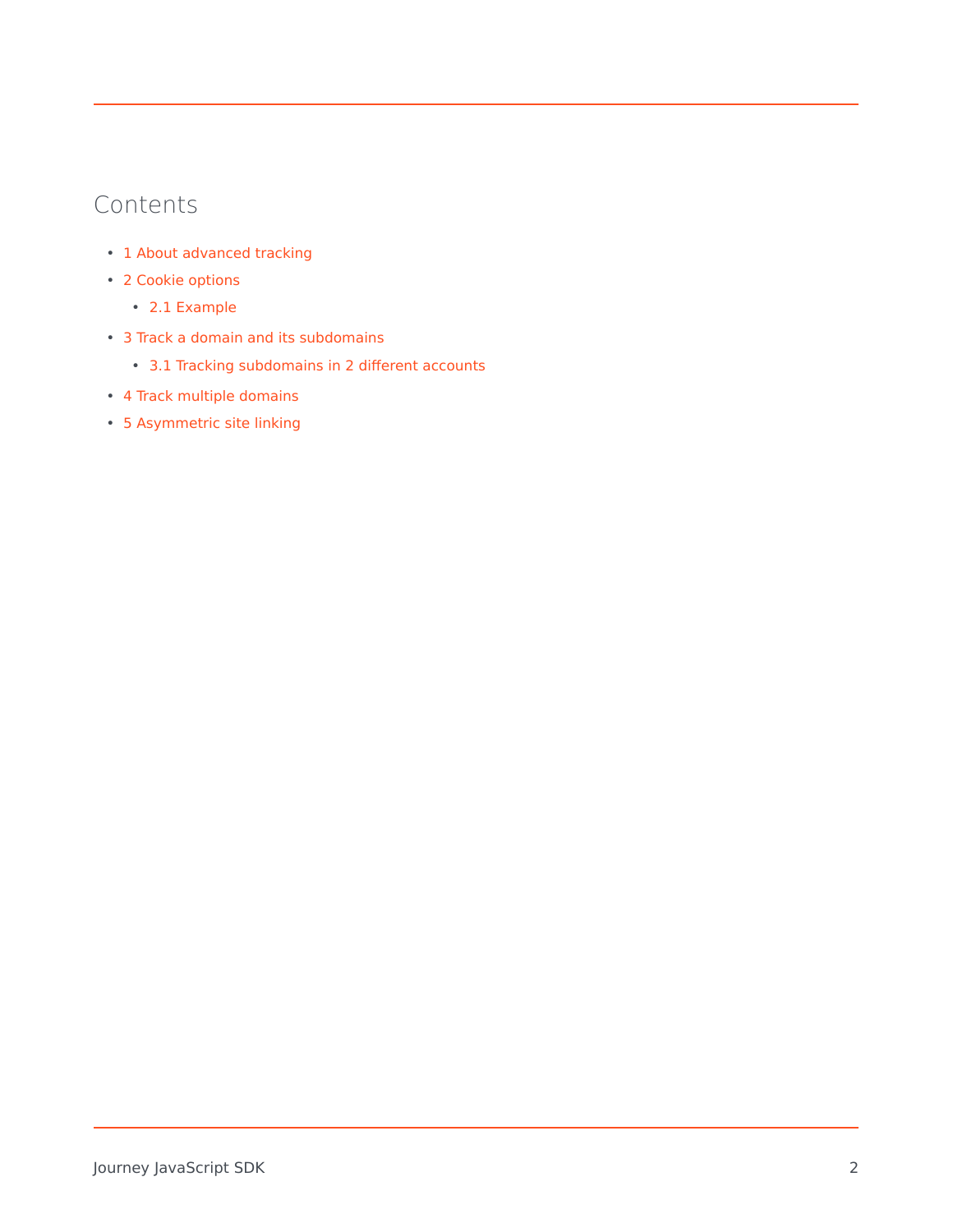Learn how to use the Journey JavaScript SDK to refine how Genesys Predictive Engagement tracks visitor data. Alternatively, you can refine tracking using your preferred tag manager. For more information, see About event tracking with tag managers.

#### Important

This article only applies to customers using web chat. If you are a Genesys Cloud CX customer, we encourage you to use the new web messaging feature to replace web chat.

## <span id="page-2-0"></span>About advanced tracking

Use init options to change how Genesys Predictive Engagement sets cookies and how you track your visitors across subdomains or multiple domains.

## <span id="page-2-1"></span>Cookie options

By default, the Journey JavaScript SDK sets the cookie expiration date and determines the cookie domain. To customize these settings, use the following parameters with the init method.

| me             | <b>Description</b>                                                                                                                                                                                | <b>Default</b>                       |
|----------------|---------------------------------------------------------------------------------------------------------------------------------------------------------------------------------------------------|--------------------------------------|
| allowedLinkers | Array of domains that can link into the current domain<br>for cross-domain tracking.                                                                                                              | <b>Null</b>                          |
| autoLink       | Augments all links to the specified domains on the site<br>to contain information that allows the linked page to<br>continue the current tracking session.                                        | Null                                 |
| cookieDomain   | Determines the domain on which the cookies are set.                                                                                                                                               | The highest level<br>domain possible |
| cookieExpires  | Specifies the expiration time in seconds for the actmi,<br>_actmu and _actvc cookies. For example, 1 year = 365<br>$\overline{d}$ ays * 24 hours * 60 minutes * 60 seconds = 31536000<br>seconds. | 1 year                               |
| cookiePrefix   | Adds a prefix to the names of the Genesys Predictive<br>Engagement cookies.                                                                                                                       | " " (underscore)                     |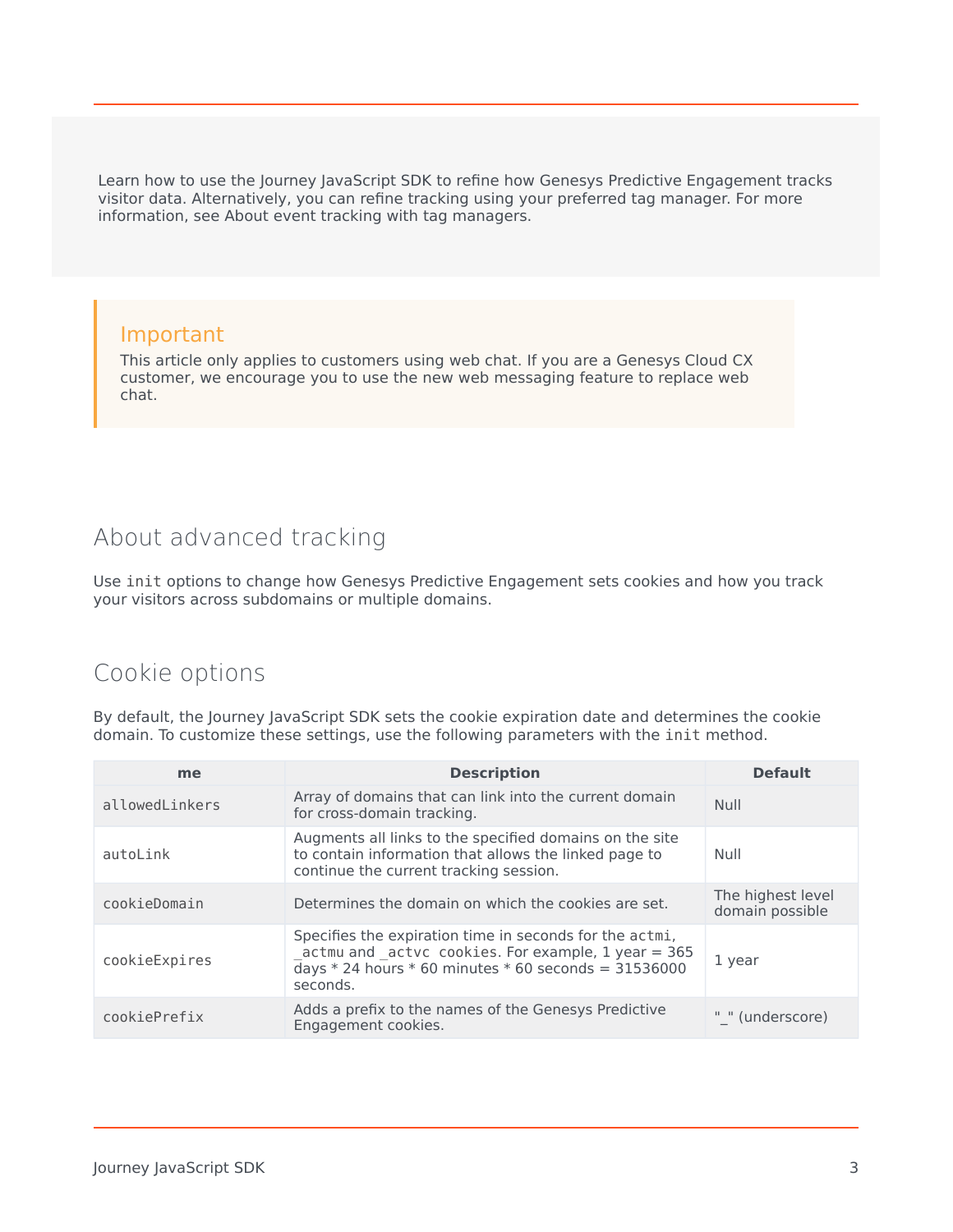#### <span id="page-3-0"></span>Example

```
ac('init', 'YOUR-ORGANIZATION-ID', {
  region: 'YOUR-REGION',
  cookieDomain: 'YOUR-DOMAIN',
  cookieExpires: 31536000,
  cookiePrefix: 'YOUR-PREFIX'
});
```
## <span id="page-3-1"></span>Track a domain and its subdomains

By default, to simplify cross-domain tracking implementations, Genesys Predictive Engagement writes cookies to the highest level domain possible. If you manage both a domain and one or more subdomains such as www.example.com, blog.example.com and store.example.com, the cookie domain used to store cookies will be .example.com.

#### <span id="page-3-2"></span>Tracking subdomains in 2 different accounts

For tracking subdomains separately in 2 different accounts, you need to customize the Genesys Predictive Engagement tracking snippet to specify the desired domain in the init call:

```
ac('init', 'YOUR-ORGANIZATION-ID', {
  region: 'YOUR-REGION',
  cookieDomain: 'subdomain.example.co.uk'
});
```
### <span id="page-3-3"></span>Track multiple domains

A default setup tracks traffic to each domain (for example: example.com and example.co.uk) independently. Therefore, a visitor arriving in one domain who then proceeds to another domain that is set up with the same tracking account counts as two separate visitors with two separate visits or sessions. Each one comprises the activities (pages visited, and so on) that occurred on each domain.

To enable cross domain tracking, also known as *site linking*, to bundle together the traffic to both domains, modify the init call in the Genesys Predictive Engagement tracking snippet to allow auto linking to another domain. Suppose you have a site, example.com that links to example.co.uk and in opposite manner.

To enable tracking across both of these domains, modify the following in the Genesys Predictive Engagement tracking snippet in example.com:

```
ac('init', 'YOUR-ORGANIZATION-ID', {
  region: 'YOUR-REGION',
  allowedLinkers: ['example.co.uk'],
  autoLink: ['example.co.uk']
});
```
Then, modify the Genesys Predictive Engagement tracking snippet in example.co.uk to also allow